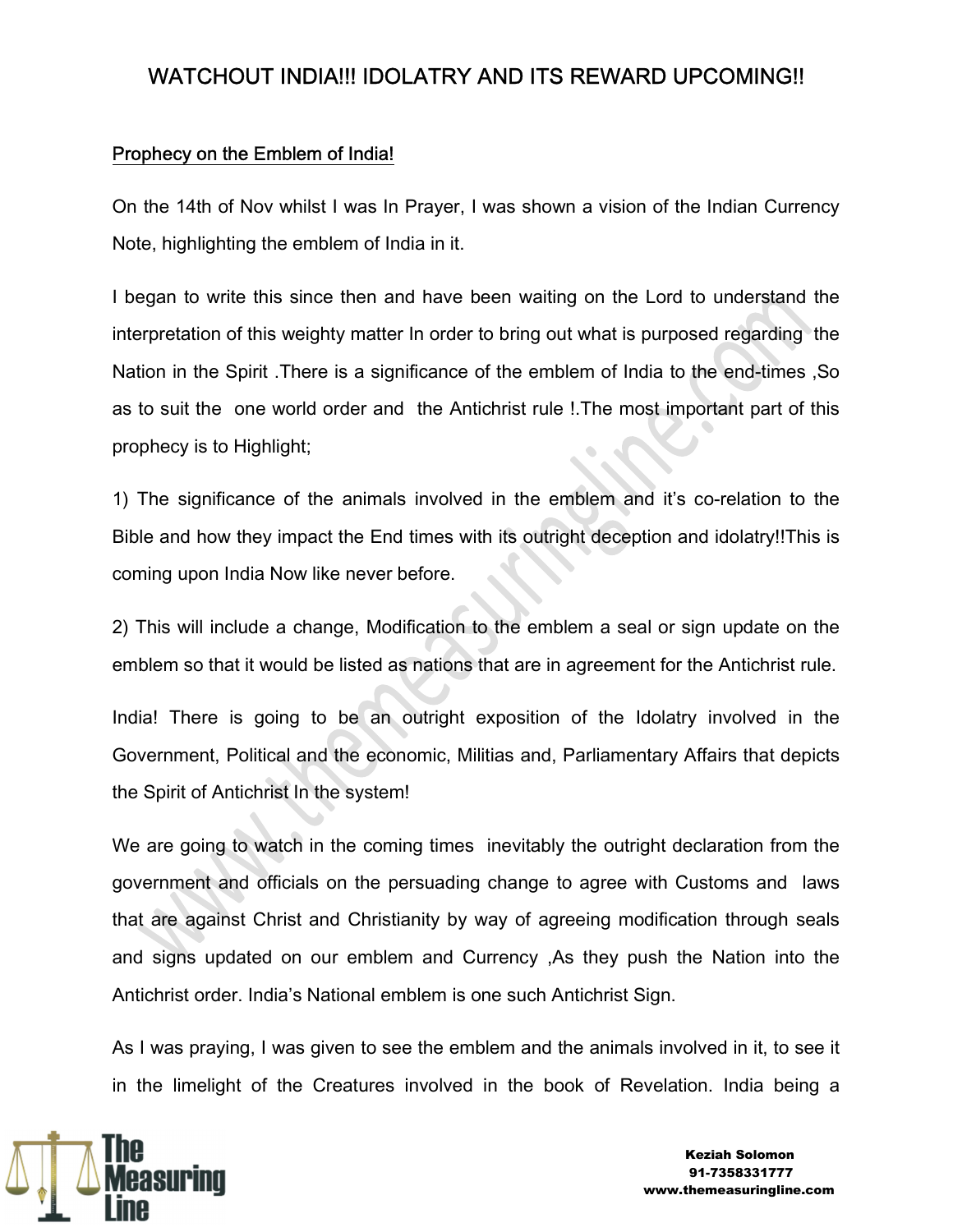Hindustan Nation follows Hinduism and has adopted Lord Buddha in its religious supremacy as an attribute to the emblem. According to Hinduism and Buddhism, the animals on the emblem are counted as Sacred, Sacred to the point of worshipping it, which results in Idolatry. These animals signify the disaster that the idolatrous nation is bringing upon itself in the coming days. This is what India is known for .A form Of Godliness but does not involve the true God.

# 2 Corinthians 3:5 NLT; they will act religious, but they will reject the power that could make them godly. Stay away from people like that!

As recorded in the Bible, Our fear and reverence to the creator and the creatures can never become the object of worship or sacred observations.

Every living Creature has been subject to the Authority of Man by God! Genesis 9:2 the fear of you and the dread of you shall be upon every beast of the earth and upon every bird of the heavens, upon everything that creeps on the ground and all the fish of the sea. Into your hand they are delivered. They are not meant to be considered sacred or worshipped.

You shall not make for yourself a carved image, or any likeness of anything that is in heaven above, or that is in the earth beneath, or that is in the water under the earth. You shall not bow down to them or serve them, for I the LORD your God am a jealous God, visiting the iniquity of the fathers on the children to the third and the fourth generation of those who hate me, but showing steadfast love to thousands of those who love me and keep my commandments **Deuteronomy 25:8** 

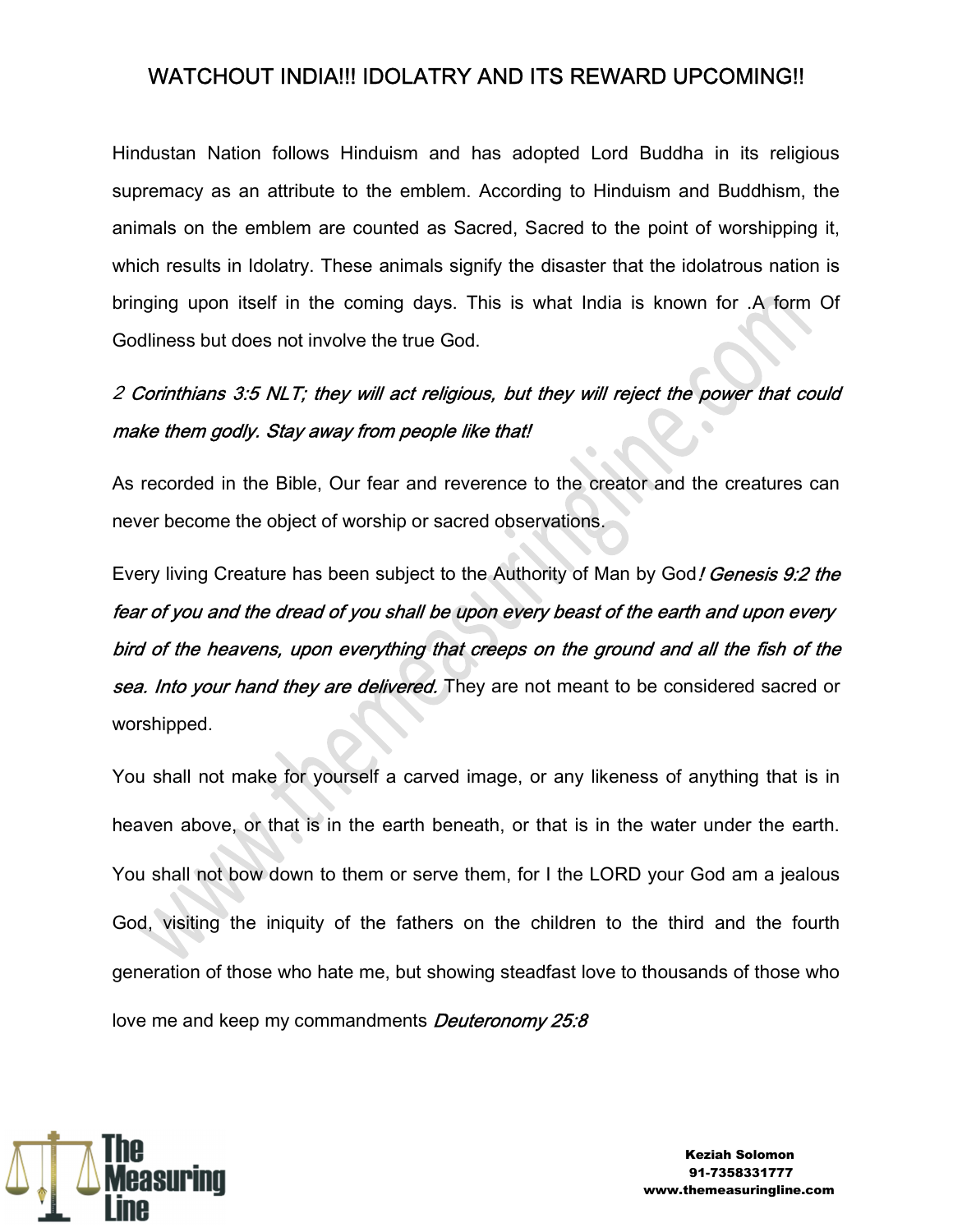#### Symbolisation of the Animals of India's emblem:

The animals demonstrated on the Emblem known as the Sarnath Lion Capital of Ashoka. It includes the animals such as Lion, Elephant, Horse, Bull. I cannot help but notice the commonality in the animals connected to the word of God with a significance to the book of revelation. Pillar Represents the overcomer's right ,The Lion represents The Lion of Judah in the Bible ). The Throne creatures mentioned in *Daniel 7:9, Ezekiel* 1 and Revelation 4:6-8 etc. The Horse Represents War, Pestilence, plague, Sword, death and Victory Biblically .The Bull represents strength attack, adversaries. The Elephant denotes Value and Status.

#### Timothy 3:15 the church is called "the pillar and foundation of the truth"

Leviticus 26:1 Do not make idols or set up carved images, or sacred pillars, or sculptured stones in your land so you may worship them. I am the LORD your God.

#### The Significance of Lions in the Emblem:

There are four lions with one of the four faces of the lions hidden from View at the back, each of them representing Power, Courage, Confidence and Pride, below them are two animals, The ox on the right and the Horse on the left .And the most significant fact of all is that it's erected on a pillar. The pillar symbolises an Overcomer in the Bible who rely on God to overcome and Gain victory in life. In Contrary, in the emblem it symbolises the Nations strength, Self Will and Self-esteem. These are facts which denote the adoption of animals in the emblem contradicting the truth of the word of God!

Habakkuk 2:18 - 20

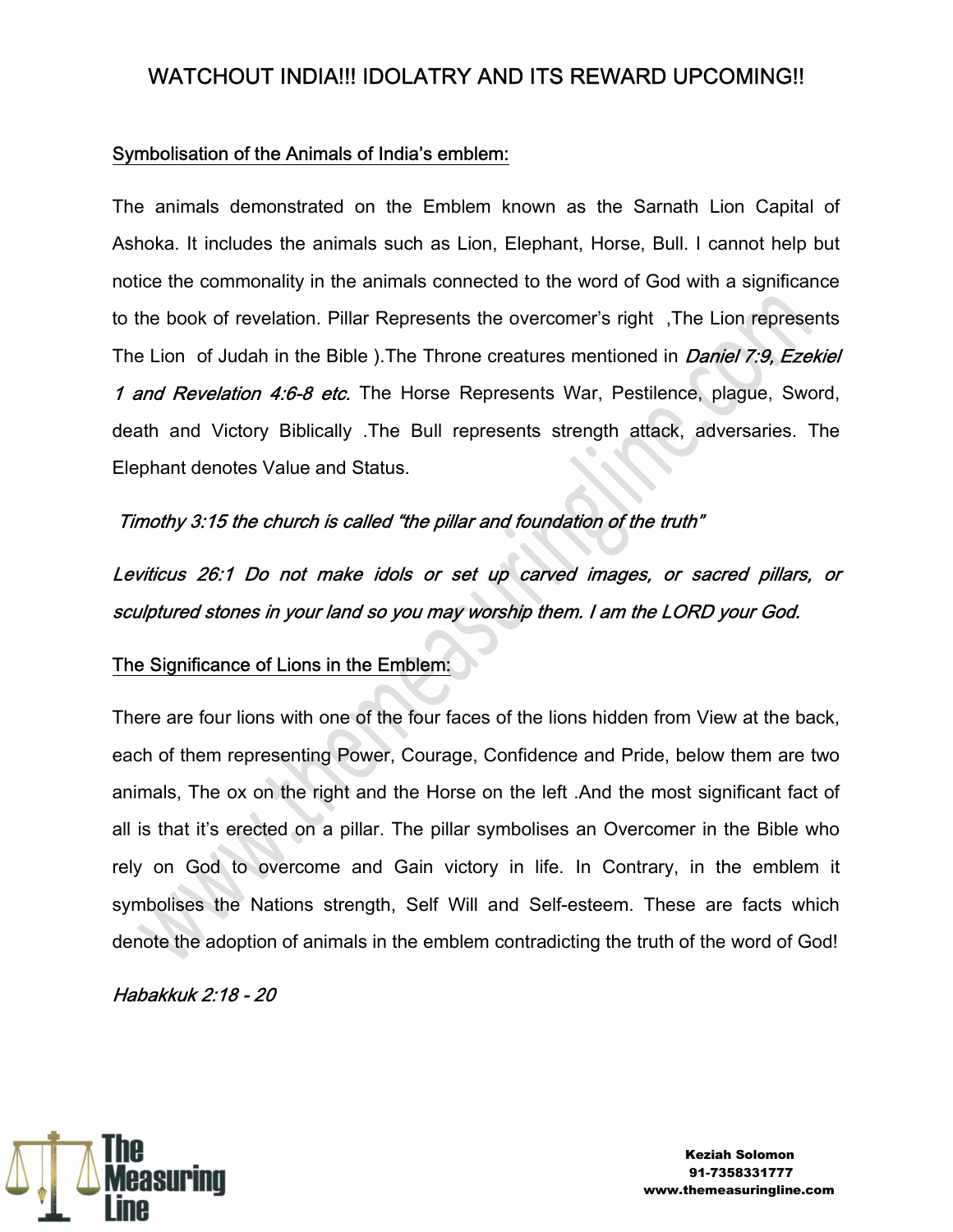18 what Profiteth the graven image that the maker thereof hath graven it; the molten image, and a teacher of lies, that the maker of his work trusteth therein, to make dumb idols?

19 Woe unto him that saith to the wood, Awake; to the dumb stone, Arise, it shall teach! Behold, it is laid over with gold and silver, and there is no breath at all in the midst of it.

#### 20 But the Lord is in his holy temple: let all the earth keep silence before him.

The direction in which the animals are mounted on the sculpture on the emblem are also of Keen interest .All the animals mentioned in the Bible in the Temple of God (Solomon's temple and two of the Animals on the four creature of the Cherubim) are found in India's emblem assuming adoption of sacred animals on it .However we can perceive the emblem significance to be an outright deception because of its contrary facts to the word of God.

#### The animals on the Emblem and it's contradictions as per the Bible

1) Lion of the North, (The King of Judah): Job 37:22 Out of the north he comes in golden splendour; God comes in awesome majesty.

Proverbs 30:29-30 There are three things that walk with stately stride–no, four that strut about: the lion, king of animals, who won't turn aside for anything.

2) The Horse of the West in the Emblem: India will be one of the nations involved in the Third World War! The horse in the west direction symbolises War.

According to Zechariah 6:6 The one with the black horses is going toward the north country, the one with the white horses toward the west, and the one with the dappled horses toward the south."



 Keziah Solomon 91-7358331777 www.themeasuringline.com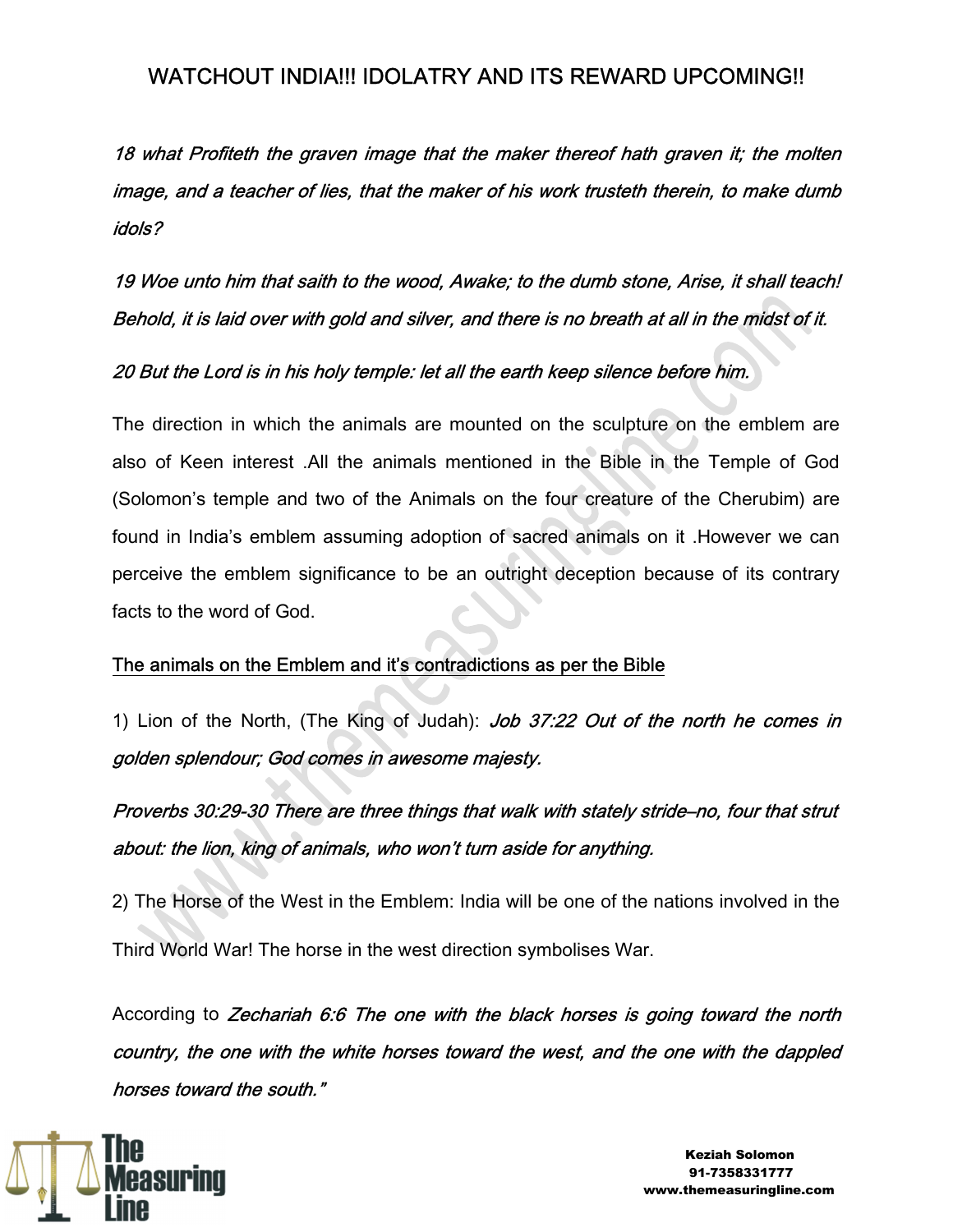The white horse goes in the direction of the west in the Bible and is meant for war .This particularly signifies the involvement of India in the booming war .Before the war we need to prepare ourselves for Judgement concerning Idolatry.

Rev 2:2 I looked, and there before me was a white horse! Its rider held a bow, and he was given a crown, and he rode out as a conqueror bent on conquest

Rev 19: 11 I saw heaven standing open and there before me was a white horse, whose rider is called Faithful and True. With justice he judges and wages war.

3) The Bull of the South: The bulls denote adversaries, the attack of the enemies and hostility .

Psalm 22:12 Many bulls have compassed me: strong bulls of Bashan have beset me round.13 They gaped upon me with their mouths, as a ravening and a roaring lion.

Psalm 22:21 Save me from the lion's mouth: for thou hast heard me from the horns of the unicorns.

#### 4. The Elephant of the East:

The ivory in Jerusalem was believed to have come from Asia .The Asian elephants were considered to be choice animals for trade because of the valuable ivory .Solomon's Temple and his colonnade involved The choice use of Ivory .

Kings 10:18 Then the king made a great throne covered with ivory and overlaid with fine gold.

1 Kings 10;19 The throne had six steps, and its back had a rounded top. On both sides of the seat were armrests, with a lion standing beside each of them.

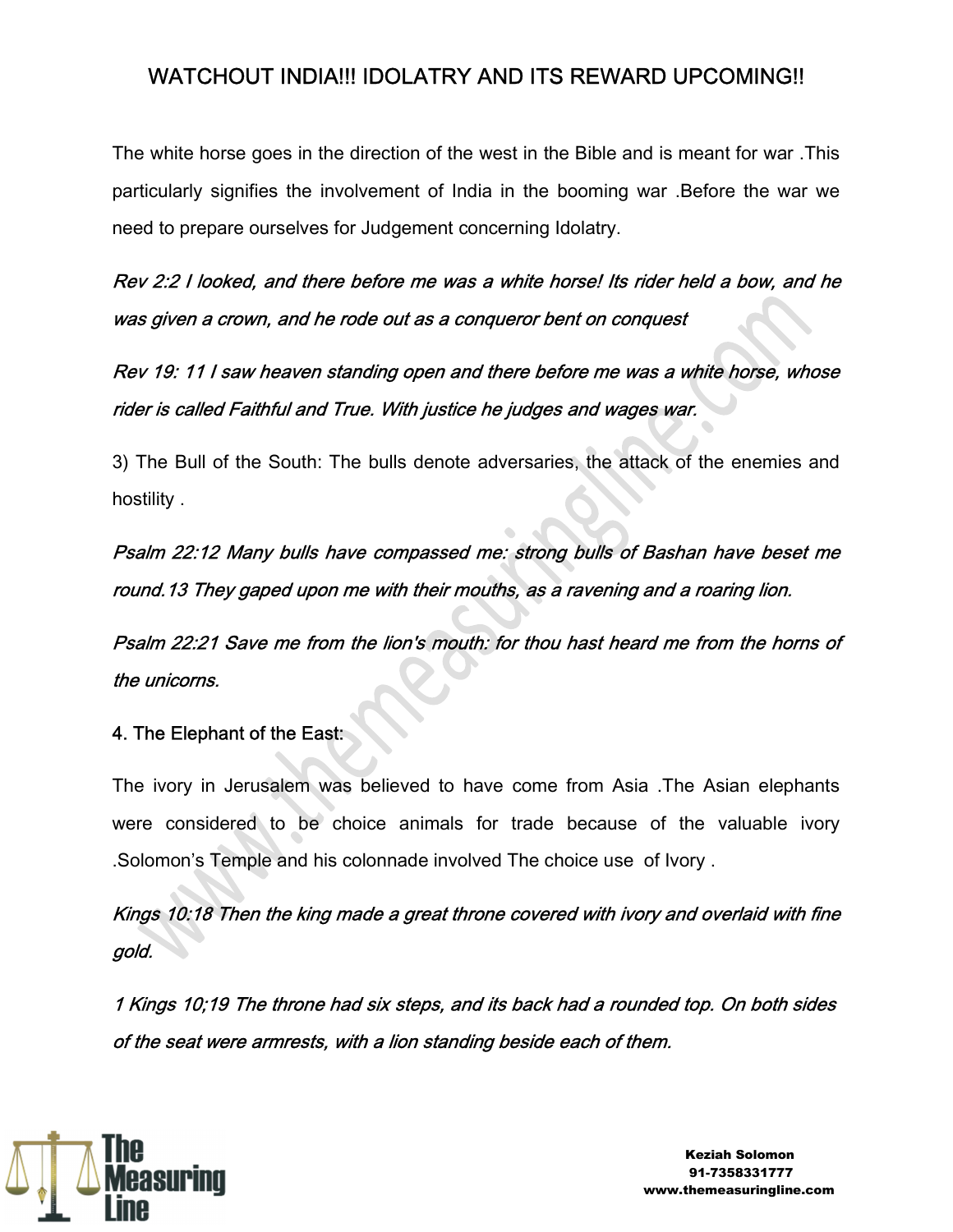The intervening wheels of the Emblem:

The 24 spokes of the Chakra represent the number of hours in a day, and portray the passage of time. The spokes signify moving forward in life and thus one avoids stagnation of the mind. This contradicts the bible where the intersecting wheels of the Cherubium moves with the living spirit.

#### Ezekiel 10:13 The wheels were called in my hearing, the whirling wheels.

Ezekiel 10:10 As for their appearance, all four of them had the same likeness, as if one wheel were within another wheel.

These intervening wheels are very symbolic of the Moving of the Spirit In it talks about the movement of the Holy Spirit between the wheels. whereas in the emblem it depicts speed and the wheel Of time called the Dharma. This is in total Contradiction to the truth in a broad manner which blinds the eyes of people, Assuming individual superstitious beliefs .Only the knowledge of the True Living God in a India can break these beliefs.

Hosea 4:6 my people are destroyed from lack of knowledge. "Because you have rejected knowledge, I also reject you as my priests; because you have ignored the law of your God, I also will ignore your children.

#### Truth Alone Triumphs:

Last but not be ignored is the Statement on the Emblem.While we know fully well the Word of God is THE Truth. India's emblem has its statement Satyameva Jayate" means "Truth alone Triumphs ".In the emblem, This refers to The Truth of created beings, Human beings and their beliefs ,values etc which they regard as truth ,which is the most contradictory to the word of God-THE TRUTH. This clearly portrays deception. Idolatry

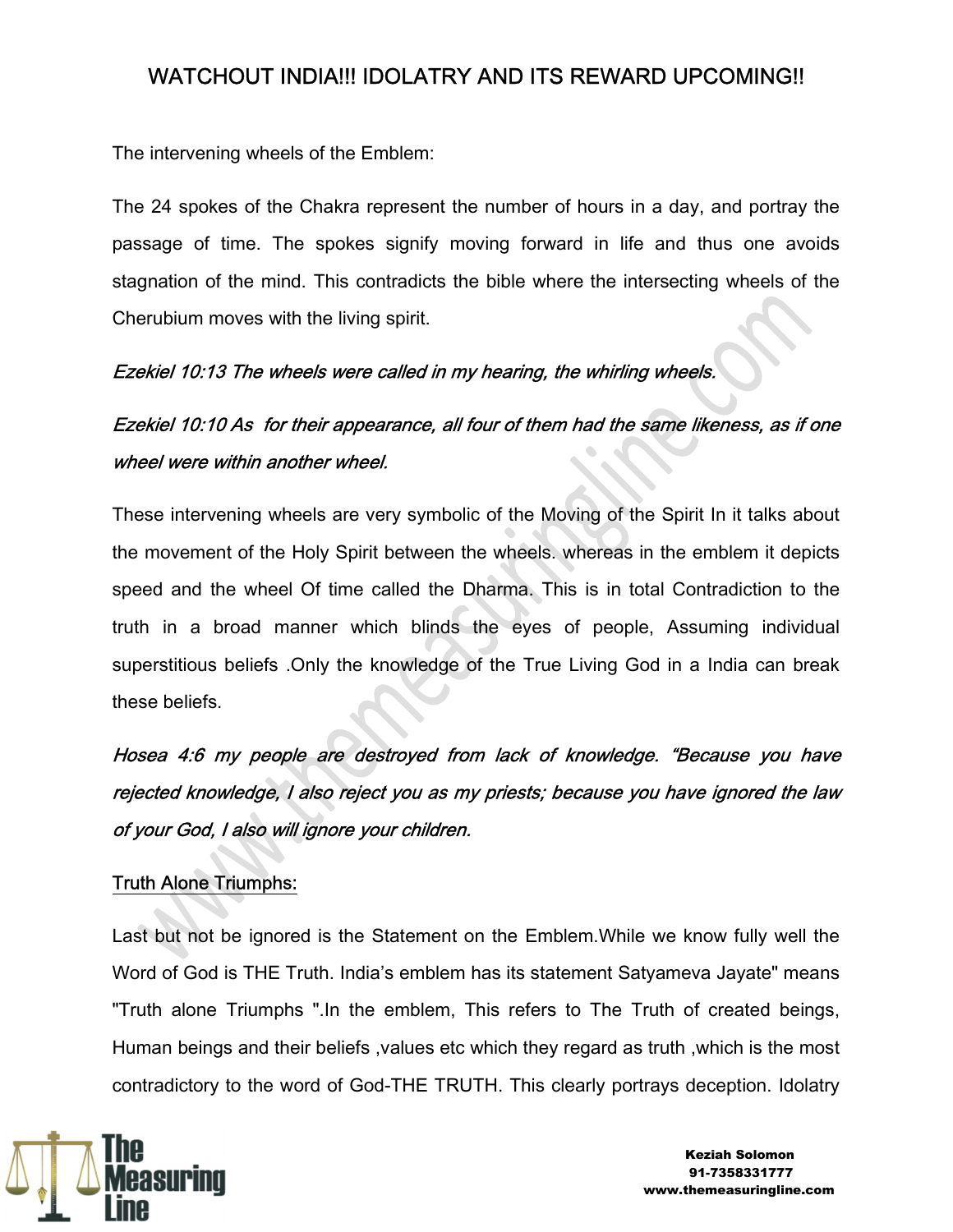will cease and The Truth-The word of God -Jesus Christ, will triumph over the Antichrist Spirit of idolatry.

The Word of God –Jesus Christ,in this country alone can save this country from Perishing from lack of knowledge of the truth-The word of God. It will put an end to all other deceptions and falsities and traditions of Man which will call in the New Motto "THE TRUTH (The word of God always Triumphs" -The Word of God .The Truth represents the word of God!

Let us Pray according to John 17:17 Sanctify them by the truth; your word is truth.

#### The End time Significance to the Emblem:

There will be Nations who operate together in the Antichrist Order, referred to as Beasts. Those nations are referred to as Bulls (Which is in the Emblem) among the other nations which are not for war referred to as calves.

These four Animals of the emblem Lion, Bull ,Horse and elephants represents signify war and Deception ,Plague and Antichrist order that is upcoming And Will have an

#### Updation of the seal on the emblem in fulfilment for the End times.

Psalm 68:30 Rebuke the beast among the reeds, the herd of bulls among the calves of the nations. Humbled, may the beast bring bars of silver. Scatter the nations who delight in war.

This verse sheds light; there will be bulls among Calves .There are certain nations Symbolising Bulls and others that represents Calves.

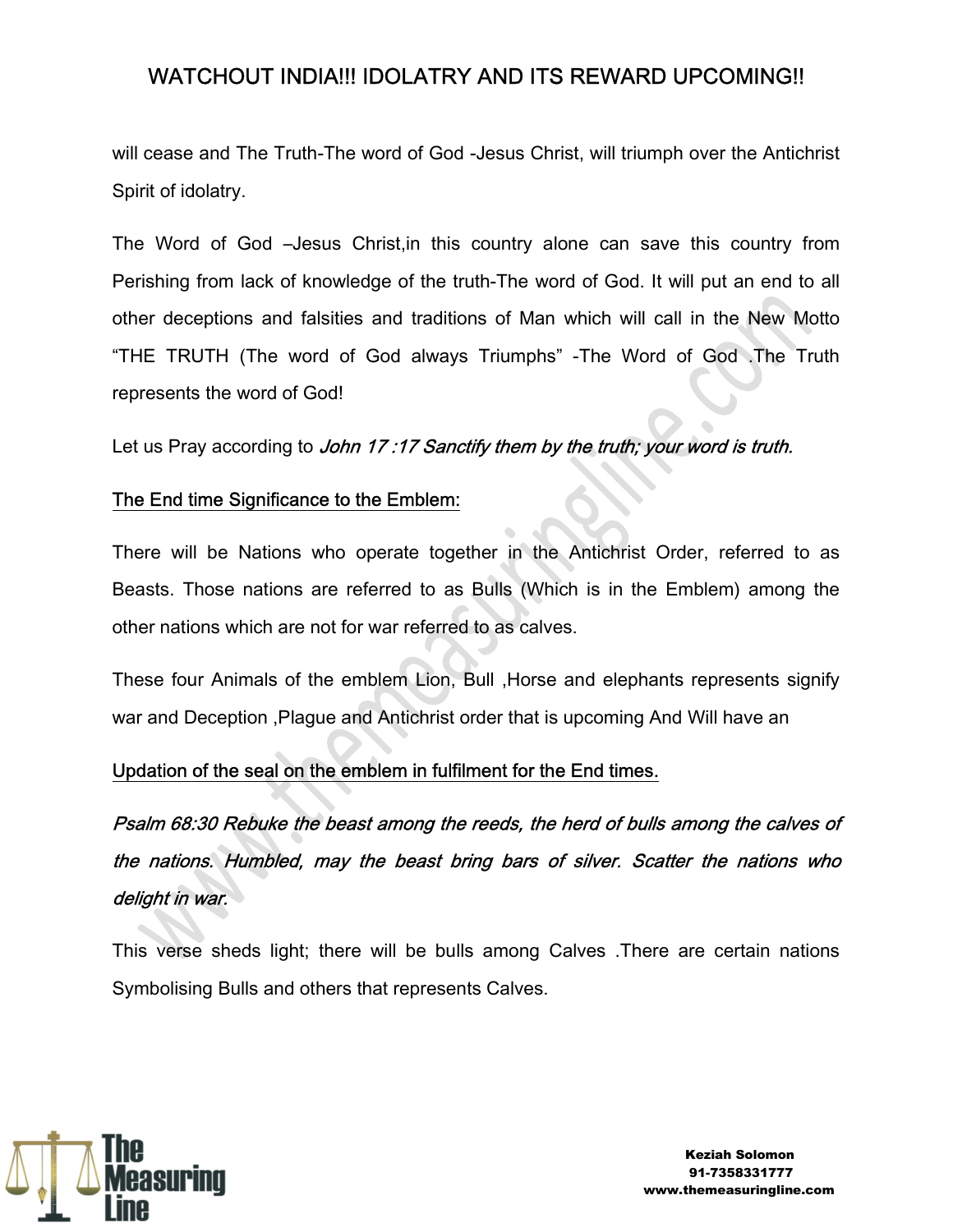#### The Contradicting truth in The Lotus and its position in the emblem:

This is an Analog to the behemoth represented as a beast in the book of Job which is covered by the Lotus of the Brook.

This position of the Lotus in bloom in inverted bell shape signifies as hiding the truth the deception and carries an important significance to the change that is upcoming!

The Bible refers to a Massive beast called the Behemoth as being covered by Lotus in Job 40:21 under the lotus plants he lies,in the shelter of the reeds and in the marsh. For his shade the lotus trees cover him; the willows of the brook surround him.

This clearly brings out the view and understanding of the animals on the emblem in coherence with the beast operating system because of the animals involved and that they are covered by the lotus. The lotus in the inverted side in full bloom is the Icon of deception curled inside.

All The facts of the Temple of God spoken to King Solomon has been seen to be adopted in the Nation's emblem ,however denying the significance of the truth of God's words which is the deception leading to idolatry.

2 Chronicles 3:15-17 He also made two pillars for the front of the house, thirty-five cubits high, and the capital on the top of each was five cubits. He made chains in the inner sanctuary and placed them on the tops of the pillars; and he made one hundred pomegranates and placed them on the chains. He erected the pillars in front of the temple, one on the right and the other on the left, and named the one on the right Jachin and the one on the left Boaz.



 Keziah Solomon 91-7358331777 www.themeasuringline.com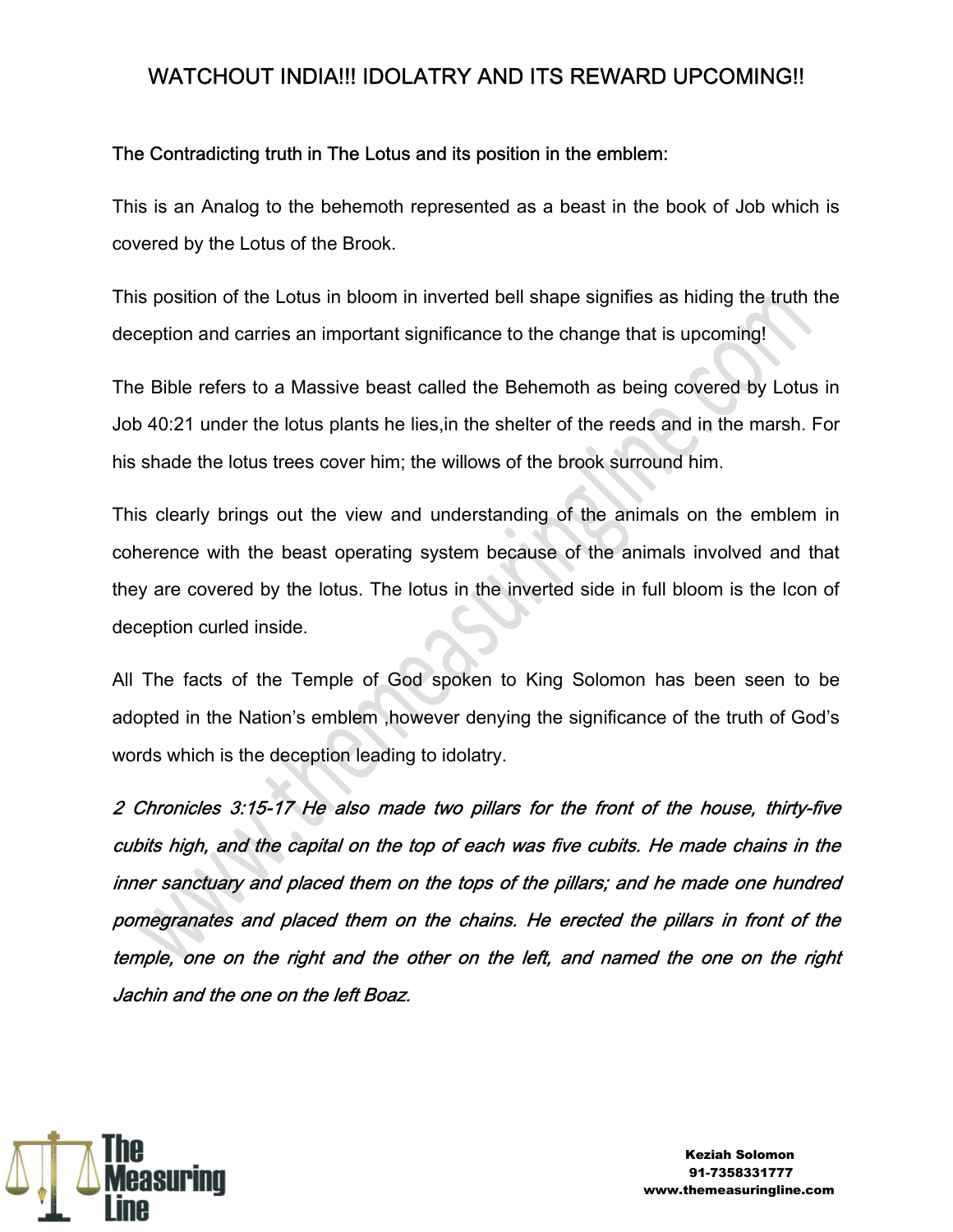2 Chronicles 4:12 the two pillars, the bowls and the two capitals on top of the pillars, and the two networks to cover the two bowls of the capitals which were on top of the pillars,

1 Kings 7:21 Thus he set up the pillars at the porch of the nave; and he set up the right pillar and named it Jachin, and he set up the left pillar and named it Boaz.

God's Heavenly Throne Outwits the Biblical Solomon's temple pattern.

The truth that should Triumph always is the Truth-JESUS CHRIST who should always triumph in us for God does not dwell anymore in Solomon's temple but in our hearts because of his death that tore the veil apart. Every temple, idolatry is a veil in disguise and defeats the Purpose of Christ's life, death and Resurrection hence identified as Idolatry.

Acts 7:47 But Solomon built him a house.

48. Howbeit the most High dwelleth not in temples made with hands; as saith the prophet,

49. Heaven is my throne, and earth is my footstool: what house will ye build me? saith the Lord: or what is the place of my rest?

50. Hath not my hand made all these things?

51. Ye stiff necked and uncircumcised in heart and ears, ye do always resist the Holy Ghost: This prophecy is to warn the upcoming occurrences based on the significance of India's emblem. May the word of God break the idolatry in India, Without which the Nation is bringing upon itself tremendous disaster because of its Idolatry.